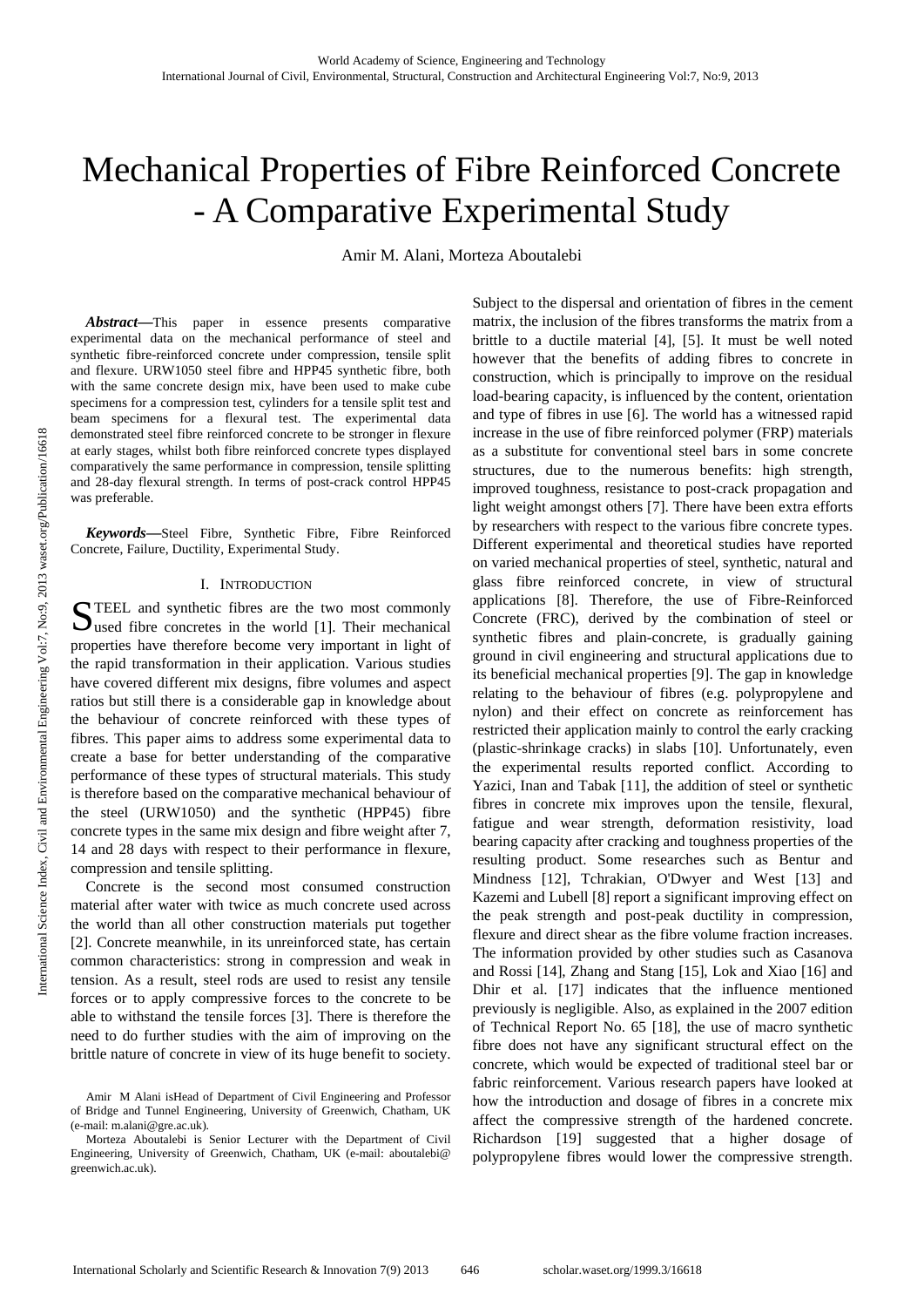Hasan, Afroz and Mahmud [20] found a mild increase in compressive strength in relation to fibre content and Richardson, Coventry and Landless [21] found no effect on compressive strength to record. These conflictions, as alluded to earlier, reveal a critical gap in knowledge which will be studied further in this paper.

However, it must be emphasised that user reasons for FRC and conventional reinforcement are unequivocally different. For instance, steel fibres are added to concrete mainly to influence the manner in which cracks develop as it fails, but do not provide the concrete with a meaningful post-cracking strength that can be taken into consideration during design. On the contrary, adequate quantities of conventional reinforcement are provided to ensure that the load-bearing ability of the cracked section exceeds the capacity of the plain concrete in structural uses. [22]

## II. METHODOLOGY

The conduct of the research in view of the set aim and objectives calls for the detailed laboratory testing of specimens followed by a thorough analysis. This was fundamentally carried out at the civil engineering concrete laboratory at the University of Greenwich. The specimens were prepared in accordance with BS EN 12390-1:2009 [23]; Shape, dimensions and other requirements of specimens and moulds and with BS EN 12390-2:2009 [24]; making and curing specimens for strength tests.

The raw materials used include: tap water, Rugby cement BS EN 197-1-CEM Il / B-V 32, 5 N (which is environmentally friendly), Civil Marine GGBS conforming to BS EN 15167-1 or BS 6699, ground granulated blast furnace slag for use with Portland cement, coarse aggregates with diameters in the range of 10-20mm, medium graded with aggregate size within 4-10mm, fine sand and Sika Twin flow 05 super plasticiser.

The steel fibre used is the continuously deformed Novo con Steel fibre-URW1050 conforming to ASTM A820/A820M-04, type 1 cold drawn wire. The macro synthetic fibre is the ENDURO HPP45 complying with ASTM C III6 Type III 4.1.3. Tables I and II below detail their full physical and chemical properties, with Fig. 1 showing samples of the fibres.

| CHEMICAL AND PHYSICAL PROPERTIES OF THE HPP45 SYNTHETIC FIBRES |                            |  |  |
|----------------------------------------------------------------|----------------------------|--|--|
| <b>Characteristics</b>                                         | <b>Material properties</b> |  |  |
| Fibre length and diameter                                      | 45mm and 1mm               |  |  |
| Type/ shape                                                    | Macro/monofilament         |  |  |
| Aspect ratio                                                   | 45                         |  |  |
| Specific gravity                                               | 0.91                       |  |  |
| Electrical conductivity                                        | Low                        |  |  |
| Acid and salt resistance                                       | High                       |  |  |
| Melting point                                                  | 1640C                      |  |  |
| Ignition point                                                 | > 5500C                    |  |  |

Thermal conductivity Low Alkaline resistance Alkaline proof

TABLE II  $\text{D}\text{W}$ 1050 Steel Fibr

| CHEMICAL AND LITERAL ENTERTIES OF THE UNWILD OF LEEL FIDNES |                            |  |
|-------------------------------------------------------------|----------------------------|--|
| <b>Characteristics</b>                                      | <b>Material Properties</b> |  |
| Fibre length                                                | 50 <sub>mm</sub>           |  |
| Appearance                                                  | Bright and clean wire      |  |
| Diameter                                                    | 1 <sub>mm</sub>            |  |
| Aspect ratio                                                | 50                         |  |
| Tensile strength                                            | 1050 MPa                   |  |



(a) HPP 45 fibre



(b) URW 1050 fibre Fig. 1 Samples of fibres

The concrete mix was designed with respect to British Standards as per the expected Concrete class strength (C32/40). Fibre dosage of  $7Kg/m<sup>3</sup>$  for both the steel and synthetic fibre concrete was used. Table III below shows the design mix ratios.

|     | <b>TABLE III</b><br>DETAILS OF THE DESIGN MIX AS PER THE EXPECTED STRENGTH |               |               |  |  |  |
|-----|----------------------------------------------------------------------------|---------------|---------------|--|--|--|
| No. | Component                                                                  | Unit/ 0.100m3 | <b>Dosage</b> |  |  |  |
|     | 10/20mm aggregates                                                         | kg            | 74.700        |  |  |  |
| 2   | 4/10mm aggregates                                                          | kg            | 38.500        |  |  |  |
| 3   | Sand                                                                       | kg            | 83.100        |  |  |  |
| 4   | Cement(Rugby)                                                              | kg            | 15.300        |  |  |  |
| 5   | <b>GGBS</b>                                                                | kg            | 15.300        |  |  |  |
| 6   | Super-plasticiser                                                          | Lt            | 110.000       |  |  |  |
|     | Water (weight)                                                             | kg            | 16.500        |  |  |  |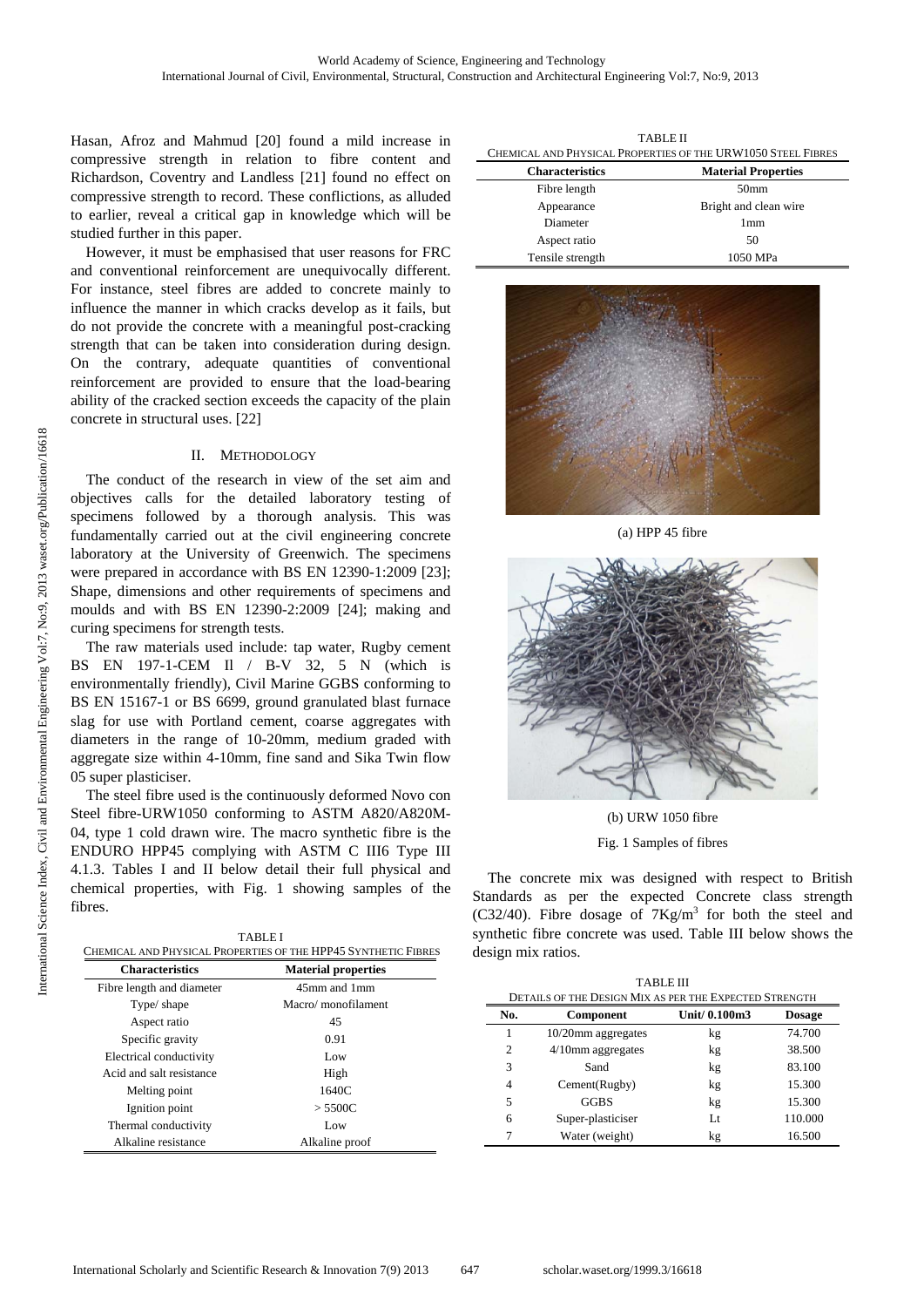The HPP45 and URW1050 were added to the concrete during the mix at the rate of 0.7kg/0.1m3.

The concrete manufacturing process was based on controlled laboratory conditions. For accuracy and reliability of the results, 42 specimens were tested: cubes, cylinders and beams for the compressive, tensile splitting and flexural tests respectively. Table IV details the number of specimens tested on the 7th, 14th and 28th days. Cubes of size 150×150×150mm, cylinders of 300mm length and 150mm diameter and beams of 150×150×500mm were used.

TABLE IV QUANTITY OF SPECIMENS TESTED FOR BOTH FIBRE CONCRETE TYPES AT

| <b>RESPECTIVE AGES</b> |                                                                |         |         |                       |  |
|------------------------|----------------------------------------------------------------|---------|---------|-----------------------|--|
| <b>Specimens</b>       | Tested specimens for synthetic and steel<br>fibres /curing age |         |         | Total<br><b>Ouant</b> |  |
|                        | 7 days                                                         | 14 days | 28 days | ity                   |  |
| Cubes                  | $3*2$                                                          | $3*2$   | $3*2$   | 18                    |  |
| Cylinders              | $3*2$                                                          |         | $3*2$   | 12                    |  |
| <b>Beams</b>           | マネク                                                            | -       | $3*2$   | 12                    |  |

The compressive and tensile split tests were carried out using an Avery Denison testing machine Type 7226CB calibrated in accordance with BS 1610:Part 1:1992. The Universal Dartec testing machine with a loading capacity of 100kN on the other hand was used for the flexural tests, with reports in accordance with BS EN 14651:2007. [25]

#### III. EXPERIMENTAL RESULTS

This section presents the results obtained during the experimental studies. Compressive strengths were attained as a result of the compressive tests conducted on the cube specimens. Tensile splitting strengths were obtained as a result of the splitting tests conducted on the cylindrical specimens. The flexural strengths of the respective fibres have been obtained from the flexural tests performed on the beam specimens. The respective results for the compressive tests are summarised and presented in Fig. 2.



Fig. 2 Comparison between compressive strength of cube samples reinforced with URW1050 and HPP45 at 7, 14 and 28 days

Fig. 2 illustrates the comparative results of the two fibre reinforced concrete types and their behaviour in compression. Considering the average compressive strengths shown, there is ample evidence to suggest that the compressive strengths of both the fibre concrete types increase with age. There was a significant increase of an average of 9MPa between the 7 and

14 day old samples. Another increase from 41 to an average of 49MPa at the end of the 28 days was observed. However, the results also suggest little variation in terms of the strength of the steel and synthetic fibres.

The results provided in Table V show the seven day old specimens as having almost identical values in terms of the tensile splitting strength of the two fibres involved. The average tensile splitting strength values depict the fact that there is not much variation between the two fibre concrete types tested at the end of the seven days; however, the URW1050 has performed slightly better. The results for the 28day specimens however, as seen in Table V, also show a slight variation in the splitting strengths. The HPP45 has improved, considering the two values, by approximately 0.045N/mm2. This is just a slight difference, as compared to the 0.224N/mm2 for the URW1050 in the seven day old specimens. This suggests that there is little difference in terms of tensile strengths in this study.

TABLE V

| <b>SPLIT TENSILE STRENGTH RESULTS</b> |                 |                 |                 |         |  |
|---------------------------------------|-----------------|-----------------|-----------------|---------|--|
| <b>Splitting strength</b>             | <b>Cylinder</b> | <b>Cylind</b>   | <b>Cylind</b>   | Average |  |
| $(N/mm 2)$ of                         |                 | er <sub>2</sub> | er <sub>3</sub> | Value   |  |
| URW 1050 at seven days                | 2.979           | 3.111           | 3.333           | 3.141   |  |
| HPP45 at seven days                   | 2.878           | 2.878           | 2.994           | 2.917   |  |
| URW 1050 at 28days                    | 4.107           | 4 1 2 4         | 3.665           | 3.965   |  |
| <b>HPP45</b> at 28days                | 3.596           | 4.193           | 4 2 5 4         | 4.010   |  |

Fig. 3 summarises the comparison between the results of seven and 28 day split tensile strengths for URW1050 and HPP45.



7 & 28 days Tensile Splitting strength compared

Fig. 3 Split tensile strength test results

The post failure shapes of the two split tensile strength test specimens show a slight difference. The URW1050 has a more visible crack as compared to the HPP45. This means the HPP45 was more able to resist the crack propagation than its counterpart. This could be attributed to the fibre count and distribution within the specimens. Definitely, the density of HPP45 which is almost eight times less than the density of URW1050 will result in a very high fibre count for synthetic fibre reinforced concrete. This will consequently generate a more uniform stress distribution in the synthetic fibre sample and the crack propagation will be more effectively controlled.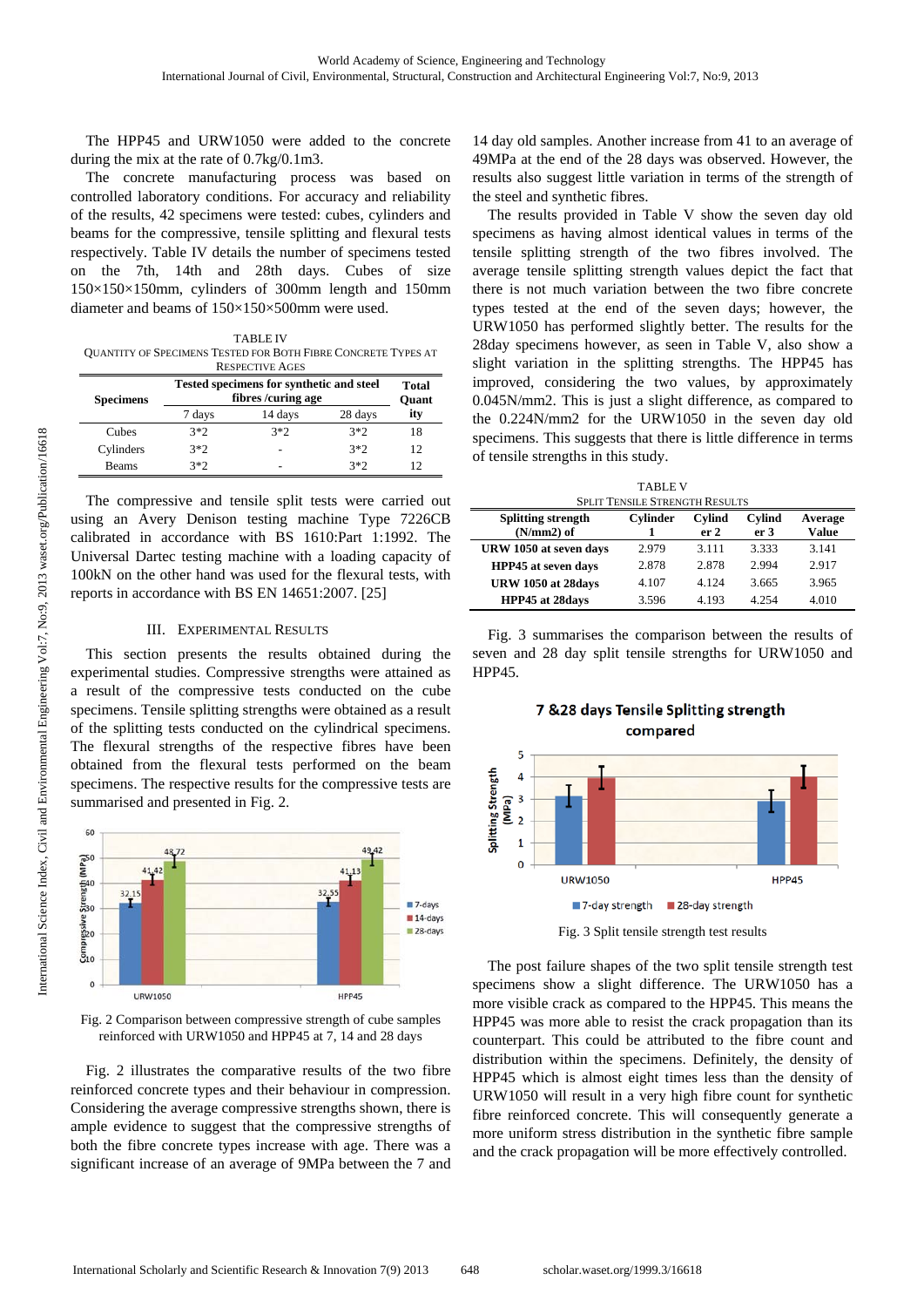The flexural tests were conducted on 12 beam specimens, six for the HPP45 on the 7th and 28th days and six for the URW1050 on the 7th and 28th days- sample results are illustrated in Fig. 4.



(c) Flexural strength for 28day HPP 45





The seven day flexural strength of samples reinforced with HPP45 has a maximum of 13.07kN. The relative maximum value for samples reinforced with URW1050 was 15.15kN. There was a sharp decrease in strength after the development of the first crack in the two situations. The residual strength for the HPP45 at 0.5mm crack mouth opening displacement (CMOD) is 3.50kN whilst the URW1050 at the same CMOD showed 3.57kN strength. There was meanwhile an increase in the residual flexural strength of the HPP45 at 2.00mm CMOD with the UWR1050 showing a consistent strength from 2.0mm to 4.0mm CMOD.

An average 28day flexural strength of 18kN was recorded for both specimens, meaning that, as far as this test is concerned, no significant difference in the flexural strength has been observed. The consistency in the residual flexural strength for the HPP45 after 0.5mm CMOD suggests a uniform presence of fibres within the crack opening, mainly due to the high fibre count, as opposed to the URW1050. The sudden rise and fall in the residual strength of the URW1050 in the CMOD range of 2.00 and 3.50mm, as seen in Fig. 4, could be attributed to the presence of few URW1050 fibres, due to the low fibre count. Comparatively, the URW1050 performed better in the seven day test and showed the same mechanical behaviour as the HPP45 in the 28day result.

According to the Concrete Society's Technical Report 63 [22], fibres have no mechanical implications on the material properties of unreinforced concrete before the appearance of first crack, unless the fibre dosage is above  $80\text{kg/m}^3$ . This adds to the fact that fibres are basically playing the role of crack-control, mostly after the development of the first crack in concrete structures. The results seen in this study clearly attest to this fact. The respective composites displayed residual strengths after the first crack, thus preventing a sudden failure as seen in Figs. 5 and 6 for both the seven and 28 day results.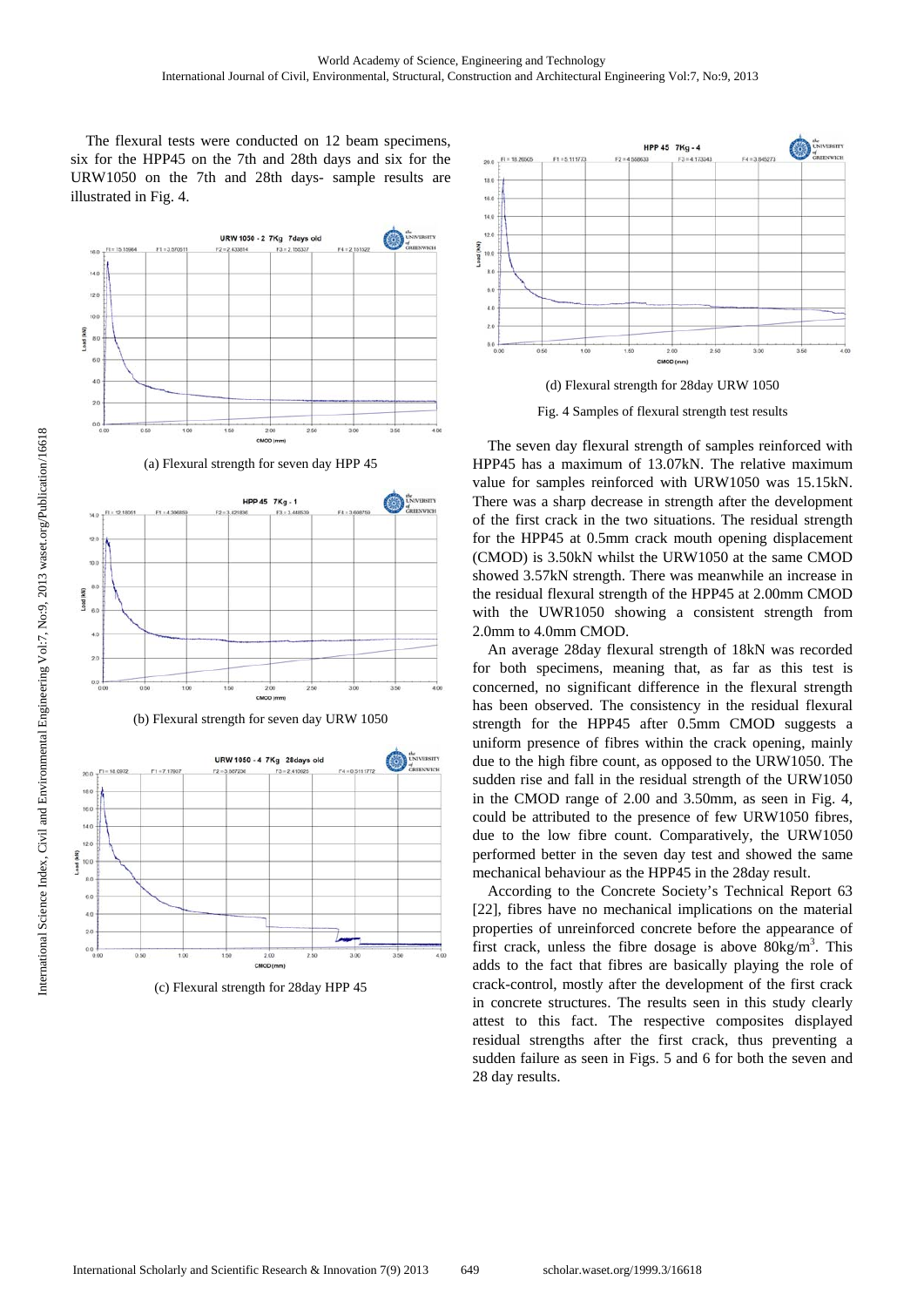

Fig. 5 Residual flexural strength for URW1050 and HPP45 compared on the<sup>7th</sup>day

The resistance of the HPP45 sample dropped from 13kN at its ultimate flexural strength to 3.61kN, corresponding to a crack mouth opening displacement (CMOD) of 0.5mm. It further dropped at a CMOD equal to 1.5mm and then increased again. The URW1050 on the other hand initially maintained a constant strength of 3kN over the CMOD range of 0.5mm to 1.5mm, before steadily dropping. The steady fall in strength of the URW1050 could be attributed to the lower fibre count in the mix as compared to the HPP45's higher fibre count.

Fig. 6 below shows a gradual but continuously downwards decreases in 28 day residual strength values of the URW1050 sample. The HPP45 again has displayed a relatively more consistent residual strength.



Fig. 6 Residual flexural strength for URW1050 and HPP45 compared on the 28<sup>th</sup> day

After the first crack, the residual flexural strength of the URW1050 sample dropped to 7kN and then decreased steadily and continuously up to the CMOD value of 3.5mm. This shows quite clearly that the samples reinforced with HPP45 are more reliable and ductile in the post-crack range.

#### IV. CONCLUSIONS

This manuscript sets out to compare the mechanical properties of concrete reinforced with steel fibre and macro synthetic fibre. The literature review identified a gap in knowledge on the mechanical properties when fibre type is varied. The mechanical behaviour of the URW1050 steel and the HPP45 synthetic fibres have been investigated in this study in the same design mix and fibre dosage of  $7\text{kg/m}^3$ . The compressive strength was averaged from nine cube specimens, three tested at each age, on the 7th, 14th and 28th day. Tensile splitting strength was estimated from six cylindrical specimens, three tested on the 7th and the other three on the 28th day. The flexural strength was deduced from six beams, each set of three tested on either the  $7<sup>th</sup>$  or  $28<sup>th</sup>$  day.

In terms of the compressive strength, both concrete types revealed marginally the same mechanical behaviour.

The tensile splitting strength of the samples reinforced with URW1050 was superior to its counterpart by 7% at the early stages. However, the HPP45 marginally superseded the URW1050 by 3% on the 28th day. It can be concluded that the tensile splitting strength of concretes reinforced either by steel or synthetic fibre of the same fibre content based on weight is identical. It must be noted that, as the specific weight of steel fibre is considerably more than synthetic fibre, the fibre count for the URW1050 sample will be significantly less. This fact explains why the crack propagation is controlled better in the HPP45 sample beyond the ultimate capacity.

The URW1050 fibre concrete displayed an average flexural strength increase of 2.4N/mm2 on the 7th day. Nevertheless, both concrete types exposed the same maximum flexural strength in the 28 day test. Meanwhile, the HPP45 sample proved to be more efficient in post-crack development control and ductility.

It can be concluded that the ultimate strengths of concrete under compression and tension recorded in split and flexural tests are almost the same with similar synthetic and steel reinforcing fibres content, but the synthetic fibre produces a more ductile concrete.

#### **REFERENCES**

- [1] Kakooei,S., Akil, H.M., Jamshidi, M. and Rouhi, J., 2012. The effects of polypropylene fibers on the properties of reinforced concrete structures. Construction and Building Materials, Vol. 27, pp. 73-77.
- [2] Woodward, R. and Duffy, N., 2011. Cement and concrete flow analysis in a rapidly expanding economy: Ireland as a case study. Resources, Conservation and Recycling, Vol. 55, pp. 448-455.
- [3] Jackson, N. and Dhir, R. K. eds., 1996. Civil Engineering Materials. Fifth Edition. London: Palgrave Macmillan.
- [4] Cement and Concrete Institute, 2010. Fibre Reinforced Concrete [online pdf] Accessed through: http://www.cnci.org.za/Uploads/ Fibre%20Reinforced%2001102010.pdf
- [5] Meddah, M.S. and Bencheikh, M., 2009. Properties of concrete reinforced with different kinds of industrial waste fibre materials. Construction and Building Materials, Vol. 23, pp. 3196-3205.
- [6] Zerbin, R., Tobes, J.M., Bossio, M.E. and Giaccio, G., 2012. On the orientation of fibres in structural members fabricated with selfcompacting fibre reinforced concrete, Cement and Concrete Composites, Vol. 34(2), pp. 191-200.
- [7] Yan, J.M. 2012. Effect of steel and synthetic fibres on flexural behaviour of high-strength concrete beams reinforced with FRP bars. Composites: Part B. [e-journal, Accessed through: Science Direct.] Vol. 43, pp. 1077- 1086.
- [8] Kazemi, S. And Lubell, A.S., 2012, "Influence of Specimen Size and Fibre Content on Mechanical Properties of Ultra-High-Performance